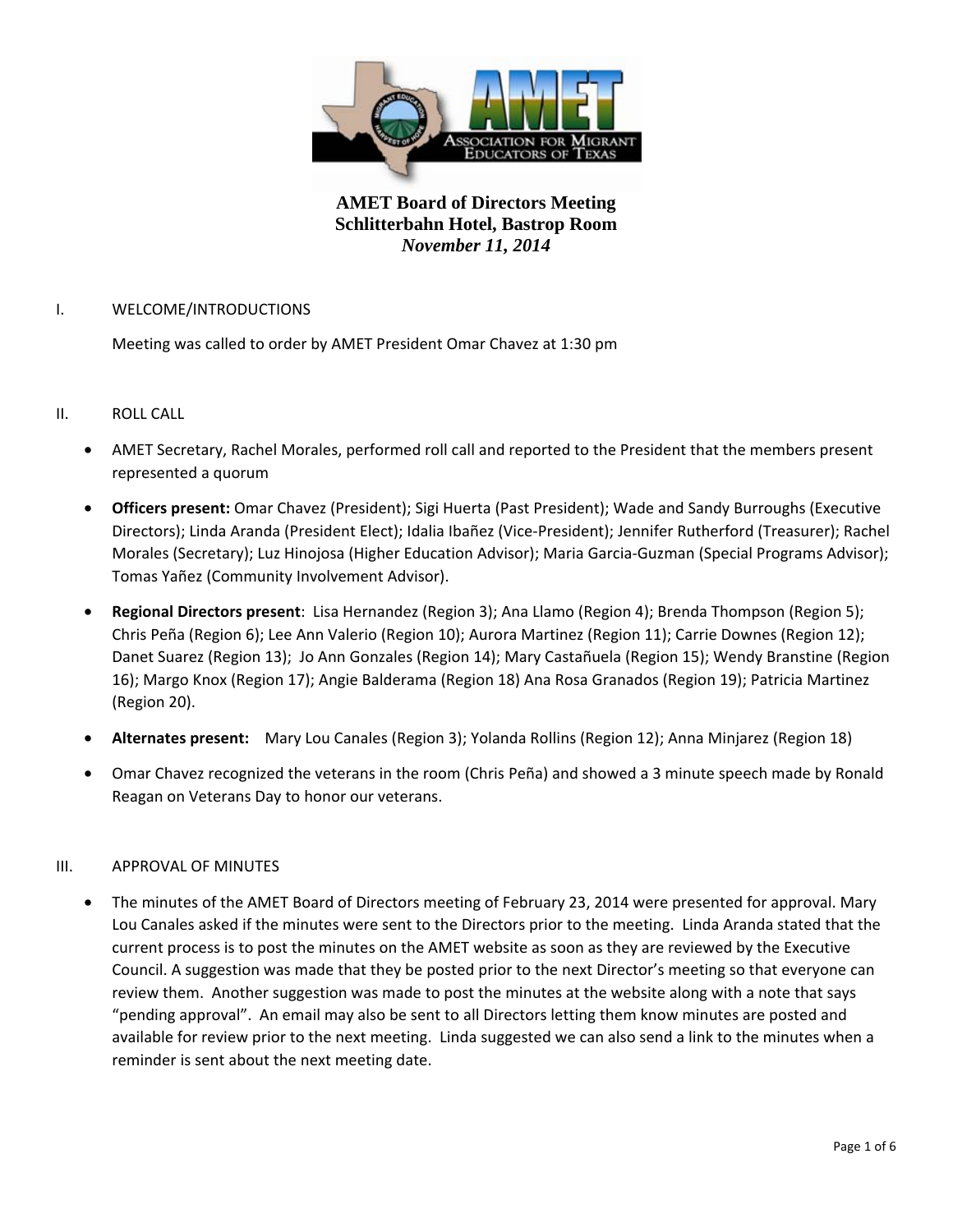

• Members read through the minutes and gave feedback to the secretary for corrections needed. Ana Granados made motion to accept the February 23, 2014 minutes contingent upon corrections being made. Brenda Thompson seconded the motion. Motion carried.

## IV. OLD BUSINESS

- **Elections (President Elect, Secretary):** Two positions (Secretary and President Elect) are up for election this year and have been open for nominations. At this point, we have one candidate for each position. The date has now passed for nominations to be submitted.
- **President Appointments (Secretary, Rachel Morales ESC 20):** Omar Chavez shared that because of recent retirement of Mariette Burt-Cox, he appointed Rachel Morales as new secretary. Alternate, Patricia Morales will carry out role of Regional Director for Region 20 for the remainder of the year.
- **Election Process:** Omar Chavez stated that there seems to be confusion regarding who can/cannot run, when terms end, etc. Linda Aranda reviewed the section from the By-Laws pertaining to the election process. She said that even though the By-Laws are on the website, many folks may not have seen them. Next year the treasurer and vice president positions will be up for election. Before a person can nominate himself/herself or someone else, he must secure permission. Linda read the actual language in By-laws. Linda stated that she will be starting as President for two years at the end of this conference. She also reminded us that the president elect position is a six year commitment elected in even numbered years, and reminded us of all officer positions and their terms. Linda stated that the deadline for nominations is set to ensure that the nominees can be reviewed by the election committee, to ensure the candidates meet the criteria for the position. This year, AMET is electing the president elect and secretary. Linda reminded the group to keep in mind the officers that will be elected next year and to consider running for one of the position. Omar also encouraged Directors to build capacity and get more actively involved.

## • **2014 Conference**

o Program Review: Omar Chavez asked Directors to review the program for the conference. Omar provided background on the selection of the theme of this year's conference. Luz Hinojosa spoke about how the conference is for educators, parents, and administrators, and addressed how the theme applies to those groups as well as the migrant students. Linda Aranda asked Luz to explain the quotes throughout the program and how they are tied to the theme. Omar shared information about organizations that donated monies for scholarships. Wade Burroughs shared the results of the email he sent asking Directors to vote and determine how to allocate the scholarships for this year.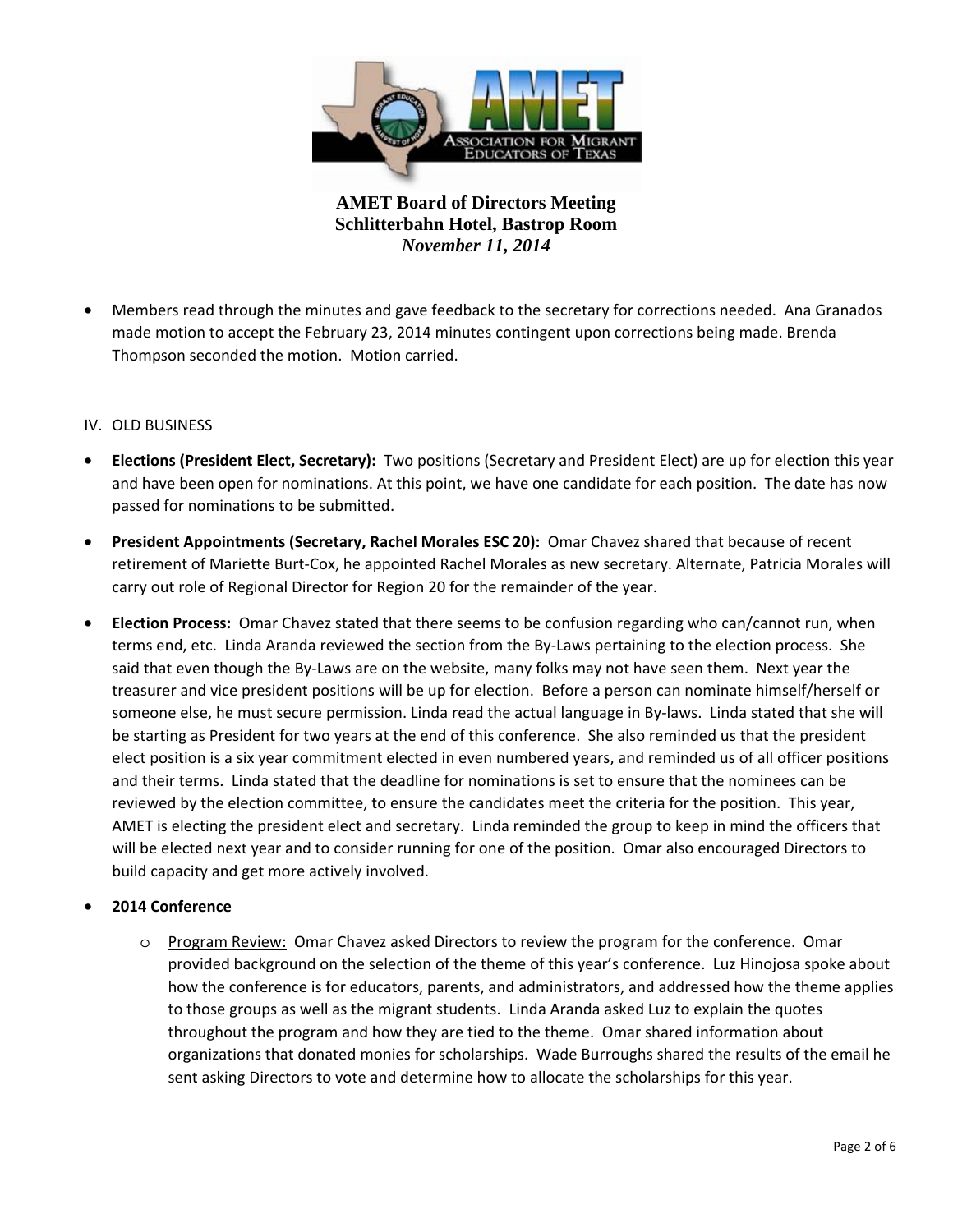

- o Linda Aranda asked if everyone receives the messages from Valerie Peake about the Directors' meetings. Many folks indicated they do not. She suggested we look through our spam and promotions folders in our email system; perhaps her emails are going there. We may need to let our IT department know so they can unblock and accept her emails.
- o Jennifer Rutherford asked that everyone drop off auction items and door prizes tomorrow morning at the convention center. A few directors referenced an email they received as presenters stating a list of things that needed to be done. It also stated that they should bring a door prize. Linda Aranda asked to see the email because presenters should not have been asked to bring door prizes; only regional directors and ESC staff were asked for door prizes.
- o Local Conference Planning Committee (met 3 times): Omar Chavez thanked Brownsville ISD for their assistance in planning for the conference.
- o Attendance (450+): Currently 467. About 200 of those are unpaid. Wade Burroughs sent Omar Chavez a list of the districts that were unpaid. Omar followed up and found out that in many instances checks were in the mail; process for getting payment took longer time; conference attendance was still not approved; or conference attendance was denied all together. Normally we have more attendees in South Padre Island than when the conference is not in the Valley. This year it may not be the case. We need to get the word out regarding our program, our conference, and the fact that we disseminate scholarships to migrant students. Tomas Yañez said that the bottom line is if we do not get those registrations paid, not only are we not giving scholarships but we cannot pay for the conference. Omar reminded all that AMET does have a reserve but we do not want to tap into it unless it is absolutely necessary. Sigi Huerta let us know that although we have identified fewer students in Texas over the last few years, the amount of federal funds available for our Texas migrant students has stayed the same. Omar stated that projected attendance was 500. Omar stated the parent attendance is one third what it has been in previous years (typically the parents that attend the conference in the Valley are from the Valley). He's not sure why there's been a drop in that number; it could be due to lack of promotion of conference or districts not allowing staff to travel.
- o Submittal of Proposal by Regions: Omar Chavez stated that all session time slots had been covered, but not all regions were represented with presentation proposals. Linda Aranda stated that everyone who submitted a proposal was accepted and no sessions were repeated. There is also a separate vendor strand, based on feedback from Directors at our last meeting, with one vendor presentation at every time slot. Twelve regions were represented. Eight regions did not submit any proposals. One of the roles of Regional Directors is to ensure that we have at least one proposal from their region. Omar clarified that AMET is not asking regional directors to present, although they certainly may. AMET is asking that directors find someone from their region to present who is doing something good with migrant students.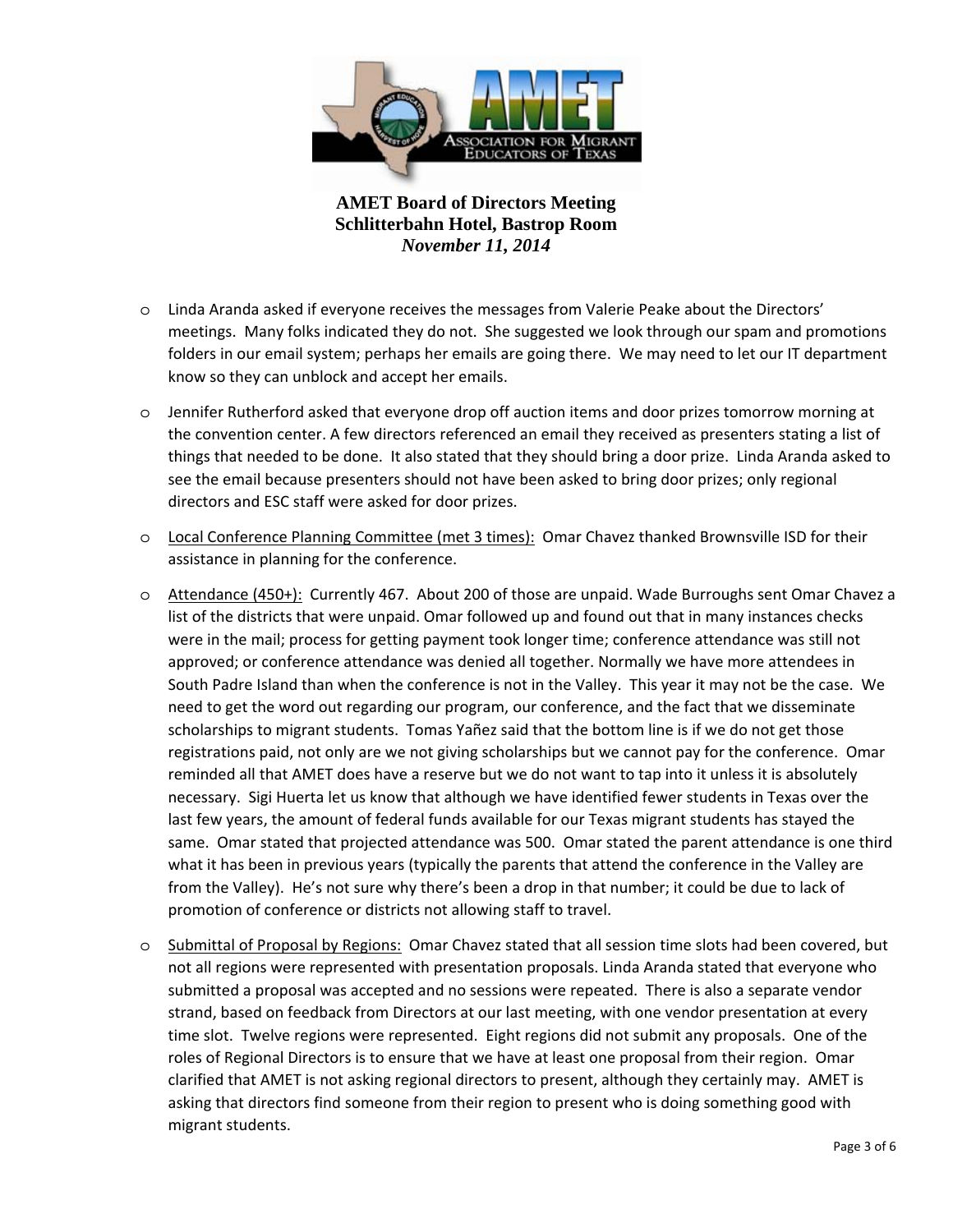

o Every strand was represented. Only one session had been cancelled and filled by Gloria Paloma's "A Bright Beginning forum/Q&A."

## V. NEW BUSINESS

#### • **Duties and Responsibilities of Regional Directors**

o As a regional director, there are a few responsibilities pertaining to the conference. The main duties are to attend the Directors' meetings, solicit presenters from your region, run the regional meetings on Friday at the conference, and facilitate sessions.

#### • **Regional Director Election (Even Numbered Regions / Regional Meeting on Friday)**

- o Linda Aranda gave each Director a copy of the agenda they will be given on Friday. They will have table tents labeled with their region's number. The even numbered regions will have an election that day to vote for a new director. Linda reviewed the content that will be addressed at the meeting, in addition to the election and asked if anyone had any questions regarding the meeting. None were asked.
- **Facilitator Training:** Linda Aranda reviewed the facilitator grid and a few changes that needed to be made. She mentioned that four directors who were assigned as facilitators were not coming after all and had to be replaced. She asked that directors who facilitate one of those sessions needed to cross off the director's name listed on the facilitator packet and write their own name. Linda then reviewed the role of the facilitator:
	- **Pass out evaluation forms at every session**
	- Make sure presenters know about 5 minute warning and stop signs.
	- Give yellow copy of evaluations to presenter; tally results and turn in packet with white copies of evaluations.
	- o Linda also went through the Facilitator Training PowerPoint.
	- o Rachel Morales asked how the data from session evaluations will be reviewed and used. Linda said we would use the data to make next year's conference better and identify presenters AMET would like to invite back.
	- o Carrie Downes mentioned that at NASDME there were a few instances of presenters taking the cord that belonged in the room because they used their own computer and inadvertently took the cord that was not theirs. Linda said that facilitators need to ensure that if a presenter uses their own laptop, they should use their own cord.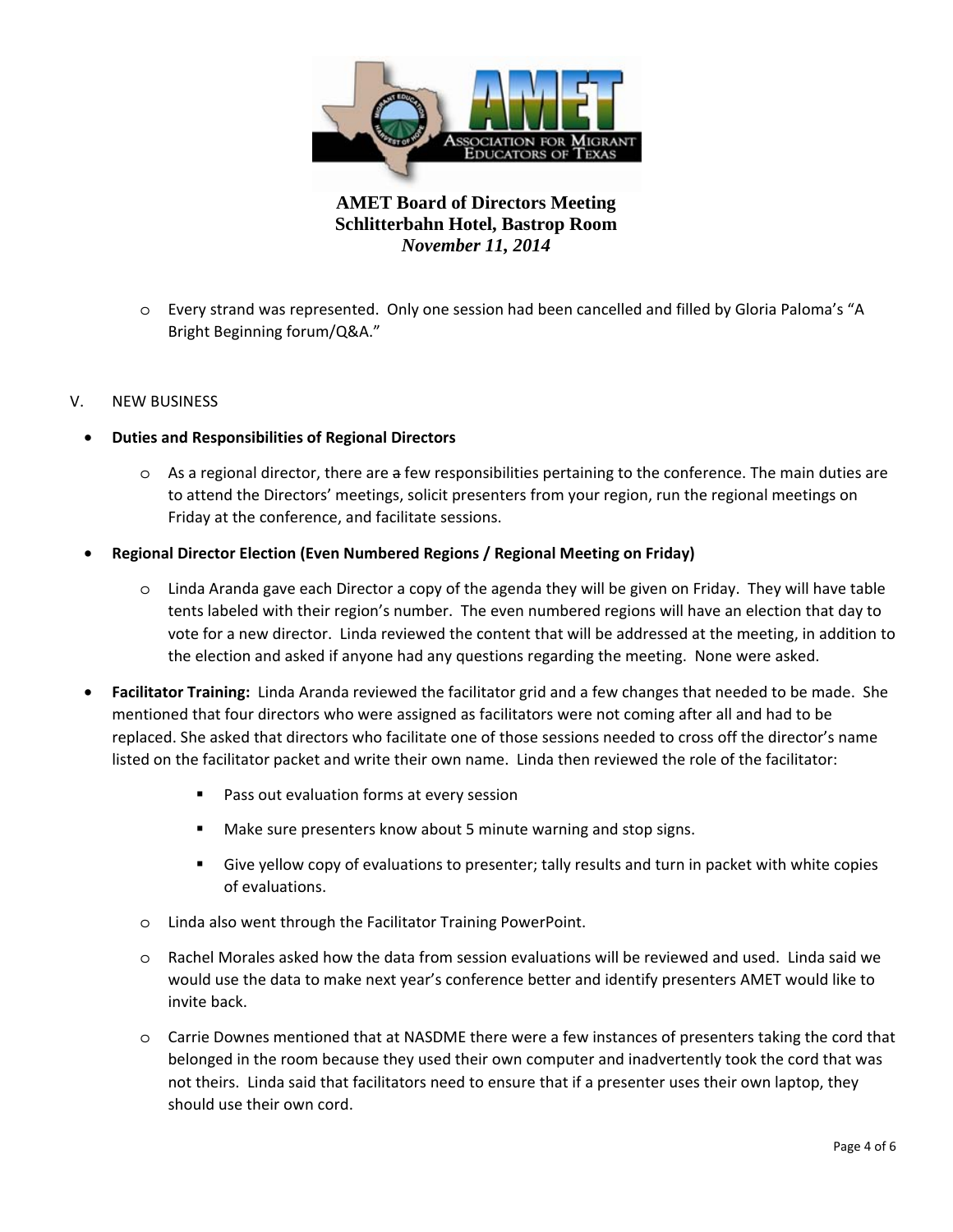

- **General Assembly Meeting:** Omar Chavez stated that the General Assembly is when AMET official business is conducted, including passing of the gavel. Most of the meeting will be conducted by Linda Aranda. During the meeting we will confirm the secretary and president elect. Omar asked if we need a vote from General Assembly attendees to accept the two new officers. It was determined that Linda will ask the assembly for acceptance of the two new positions by acclamation. Question was asked if minutes for last General Assembly were posted and need to be approved. Omar and Linda will discuss whether these minutes will be approved at the General Assembly or if there will be a motion to dispense with approval of the minutes and roll call.
- **San Antonio Conference 2015**: Conference will be Nov. 11-13, 2015. San Antonio always attracts a large crowd. Ana Llamo mentioned that she would like to see a "Walking in the Shoes of a Migrant Worker" excursion. Omar Chavez stated that the planning committee will make decisions regarding the conference when they start meeting in April or May.
- **February 8, 2015:** The next AMET meeting will be in conjunction with TMIP Secondary Credit Accrual Workshop. Maria Garcia-Guzman mentioned that there is a "Save the Date" card in the conference bag. The workshop will be at Holiday Inn Express and Suites. The AMET meeting location will be at Embassy Suites. Omar Chavez mentioned that the time of the Regional Directors' meeting may be moved to 3:00-7:00 pm and asked for discussion. Some directors expressed that it would be much easier to travel Sunday morning for a later start versus traveling Saturday for an earlier start on Sunday. Sigi Huerta asked for input and most of the directors preferred a 3:00 pm start time.
- **Budget Review:** Sandy Burroughs reviewed the General Fall Budget. She stated that no expenses have been paid out of the budget. Sandy asked if anyone had any questions. Linda Aranda stated that the budget column is what was approved; actual is what has been spent; and over/under column is the balance of those two columns. She also pointed out an error in telephone line. Sandy clarified that the budget is in real time which doesn't show all expenses yet. Omar Chavez reminded the group about the 200 unpaid registrations; if majority are paid it will make a big difference. JoAnn Gonzales asked if emails were sent to regional directors regarding the registrations that were unpaid in their region. Omar said they were.

## VI. COMMITTEE UPDATES

- **Community Liaison** (No discussion)
- **By-Laws** (No changes)
- **Awards** (No discussion)
- **Scholarship:** Luz Hinojosa distributed the scholarship committee report and asked that regional directors remind their seniors to start applying. She then reviewed the report. Luz said that the committee will let